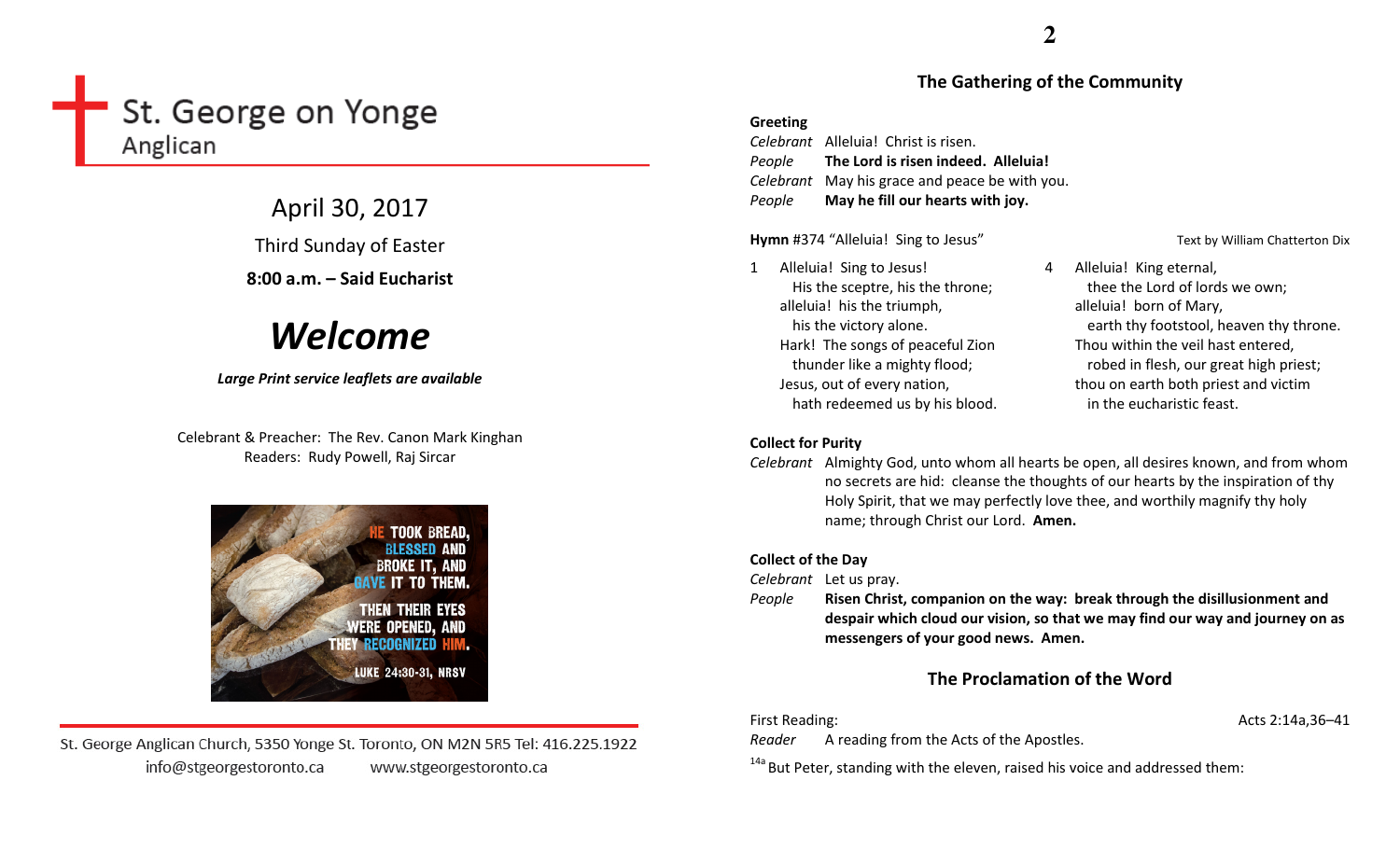$36$  "... Therefore let the entire house of Israel know with certainty that God has made him both Lord and Messiah, this Jesus whom you crucified."

 $37$  Now when they heard this, they were cut to the heart and said to Peter and to the other apostles, "Brothers, what should we do?" <sup>38</sup> Peter said to them, "Repent, and be baptized every one of you in the name of Jesus Christ so that your sins may be forgiven; and you will receive the gift of the Holy Spirit.  $^{39}$  For the promise is for you, for your children, and for all who are far away, everyone whom the Lord our God calls to him." <sup>40</sup> And he testified with many other arguments and exhorted them, saying, "Save yourselves from this corrupt generation."  $41$  So those who welcomed his message were baptized, and that day about three thousand persons were added.

Reader The Word of the Lord. PeopleThanks be to God.

# Psalm 116:1–3,10–17

- 1 I love the Lord, because he has heard the voice of my supplication, because he has inclined his ear to me whenever I called upon him.
- 2 The cords of death entangled me; the grip of the grave took hold of me; I came to grief and sorrow.
- 3 Then I called upon the name of the Lord: "O Lord, I pray you, save my life."
- 10 How shall I repay the Lord for all the good things he has done for me?
- 11 I will lift up the cup of salvation and call upon the name of the Lord.
- 12 I will fulfil my vows to the Lord in the presence of all his people.
- 13 Precious in the sight of the Lord is the death of his servants.
- 14 O Lord, I am your servant; I am your servant and the child of your handmaid; you have freed me from my bonds.
- 15 I will offer you the sacrifice of thanksgiving and call upon the name of the Lord.
- 16 I will fulfil my vows to the Lord in the presence of all his people.
- 17 In the courts of the Lord's house. in the midst of you, O Jerusalem. Hallelujah!

Eternal God, faithful in your tender compassion, you give us hope for our life here and hereafter through the victory of your only Son. When we share his cup of salvation, revive in us the joy of this everlasting gift. We ask his in his name. Amen.

Second Reading: I Peter 1:17–23

Reader A reading from the First Letter of Peter.

 $17$  If you invoke as Father the one who judges all people impartially according to their deeds, live in reverent fear during the time of your exile. <sup>18</sup> You know that you were ransomed from the futile ways inherited from your ancestors, not with perishable things like silver or gold,  $^{19}$  but with the precious blood of Christ, like that of a lamb without defect or blemish.  $^{20}$  He was destined before the foundation of the world, but was revealed at the end of the ages for your sake.  $^{21}$  Through him you have come to trust in God, who raised him from the dead and gave him glory, so that your faith and hope are set on God.

 $^{22}$  Now that you have purified your souls by your obedience to the truth so that you have genuine mutual love, love one another deeply from the heart.  $^{23}$  You have been born anew, not of perishable but of imperishable seed, through the living and enduring word of God.

Reader The Word of the Lord. PeopleThanks be to God.

Holy Gospel: Luke 24:13–35 Celebrant The Lord be with you. People And with thy spirit. Celebrant The Holy Gospel of our Lord Jesus Christ according to Luke. PeopleGlory be to thee, O Lord.

 $13$  Now on that same day two of them were going to a village called Emmaus, about seven miles from Jerusalem,  $14$  and talking with each other about all these things that had happened.  $^{15}$  While they were talking and discussing, Jesus himself came near and went with them,  $16$  but their eyes were kept from recognizing him.  $17$  And he said to them, "What are you discussing with each other while you walk along?" They stood still, looking sad.  $^{18}$ Then one of them, whose name was Cleopas, answered him, "Are you the only stranger in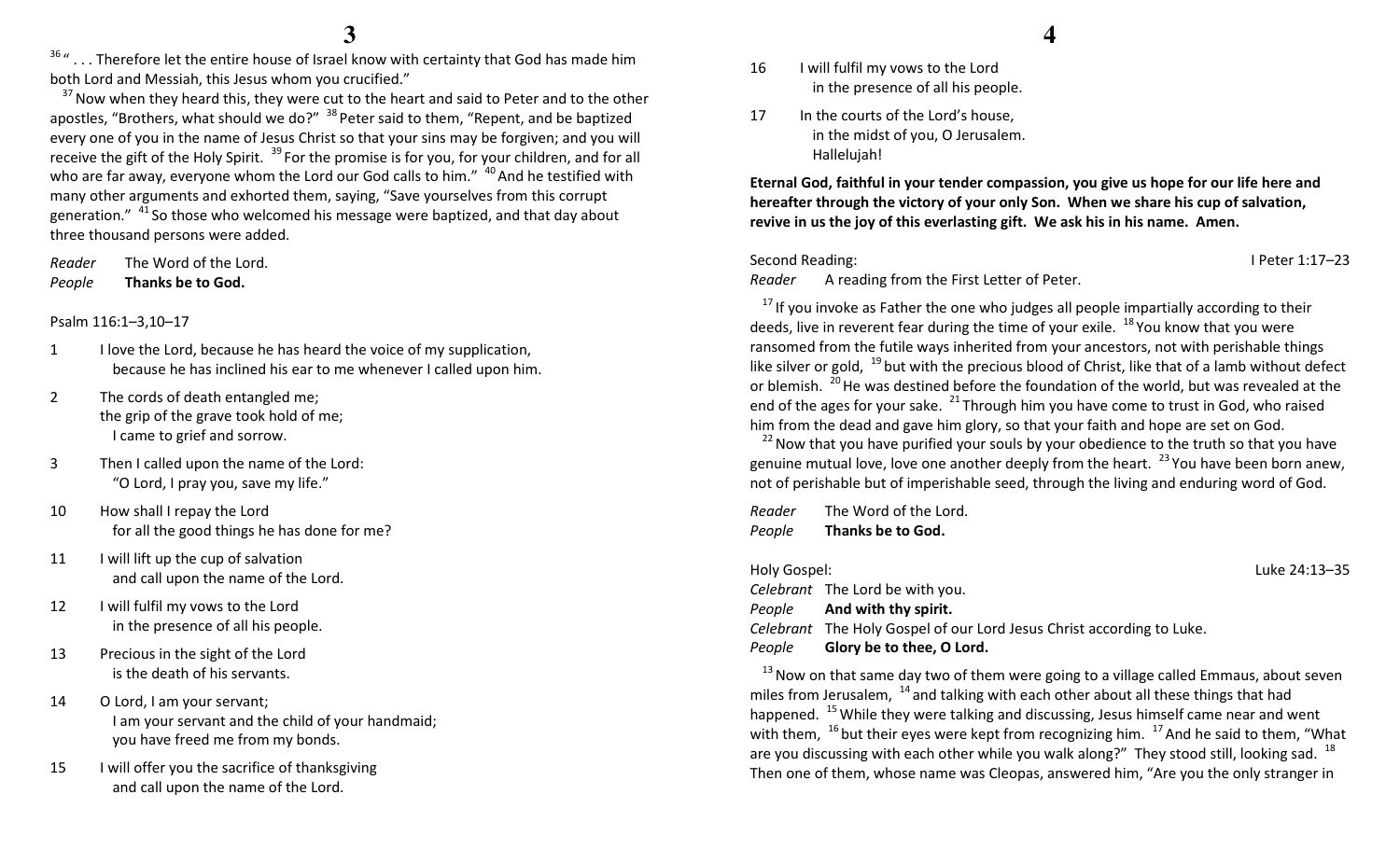Jerusalem who does not know the things that have taken place there in these days?" <sup>19</sup>He asked them, "What things?" They replied, "The things about Jesus of Nazareth, who was a prophet mighty in deed and word before God and all the people,  $20$  and how our chief priests and leaders handed him over to be condemned to death and crucified him.  $^{21}$  But we had hoped that he was the one to redeem Israel. Yes, and besides all this, it is now the third day since these things took place.  $^{22}$  Moreover, some women of our group astounded us. They were at the tomb early this morning,  $^{23}$  and when they did not find his body there, they came back and told us that they had indeed seen a vision of angels who said that he was alive.  $24$  Some of those who were with us went to the tomb and found it just as the women had said; but they did not see him."  $25$  Then he said to them, "Oh, how foolish you are, and how slow of heart to believe all that the prophets have declared!  $^{26}$  Was it not necessary that the Messiah should suffer these things and then enter into his glory?"  $27$ Then beginning with Moses and all the prophets, he interpreted to them the things about himself in all the scriptures.

 $^{28}$  As they came near the village to which they were going, he walked ahead as if he were going on. <sup>29</sup> But they urged him strongly, saying, "Stay with us, because it is almost evening and the day is now nearly over." So he went in to stay with them.  $30$  When he was at the table with them, he took bread, blessed and broke it, and gave it to them.  $31$  Then their eyes were opened, and they recognized him; and he vanished from their sight.  $32$  They said to each other, "Were not our hearts burning within us while he was talking to us on the road, while he was opening the scriptures to us?"  $33$  That same hour they got up and returned to Jerusalem; and they found the eleven and their companions gathered together.  $34$ They were saying, "The Lord has risen indeed, and he has appeared to Simon!" <sup>35</sup>Then they told what had happened on the road, and how he had been made known to them in the breaking of the bread.

Celebrant The Gospel of Christ. PeoplePraise be to thee, O Christ.

Sermon

A time for silent reflection is kept.

# The Nicene Creed

#### People I believe in one God, the Father almighty, maker of heaven and earth, and of all things visible and invisible;

And in one Lord Jesus Christ, the only-begotten Son of God, begotten of the Father before all worlds, God, of God; Light, of Light; very God, of very God; begotten, not made; being of one substance with the Father; through whom all things were made: who for us and for our salvation came down from heaven, and was incarnate by the Holy Ghost of the Virgin Mary, and was made man, and was crucified also for us under Pontius Pilate. He suffered and was buried, and the third day he rose again according to the scriptures, and ascended into heaven, and sitteth on the right hand of the Father. And he shall come again with glory to judge both the quick and the dead: whose kingdom shall have no end.

And I believe in the Holy Ghost, the Lord, the giver of life, who proceedeth from the Father and the Son, who with the Father and the Son together is worshipped and glorified, who spake by the prophets. And I believe one, holy, catholic, and apostolic Church. I acknowledge one baptism for the remission of sins. And I look for the resurrection of the dead, and the life of the world to come. Amen.

# The Prayers of the People

# Confession and Absolution

Celebrant Let us humbly confess our sins to almighty God.

Silence is kept.

- People Almighty God, Father of our Lord Jesus Christ, Maker of all things and judge of all people: We acknowledge and confess our manifold sins and wickedness, Which we from time to time most grievously have committed, By thought, word and deed, Against thy divine majesty. We do earnestly repent, and are heartily sorry for these our misdoings. Have mercy upon us, most merciful Father; For thy Son our Lord Jesus Christ's sake, Forgive us all that is past; And grant that we may ever hereafter Serve and please thee In newness of life, To the honour and glory of thy name; Through Jesus Christ our Lord. Amen.
- Celebrant Almighty God, our heavenly Father, who of his great mercy hath promised forgiveness of sins to all them that with hearty repentance and true faith turn unto him: have mercy upon you; pardon and deliver you from all your sins; confirm and strengthen you in all goodness; and bring you to everlasting life; through Jesus Christ our Lord. Amen.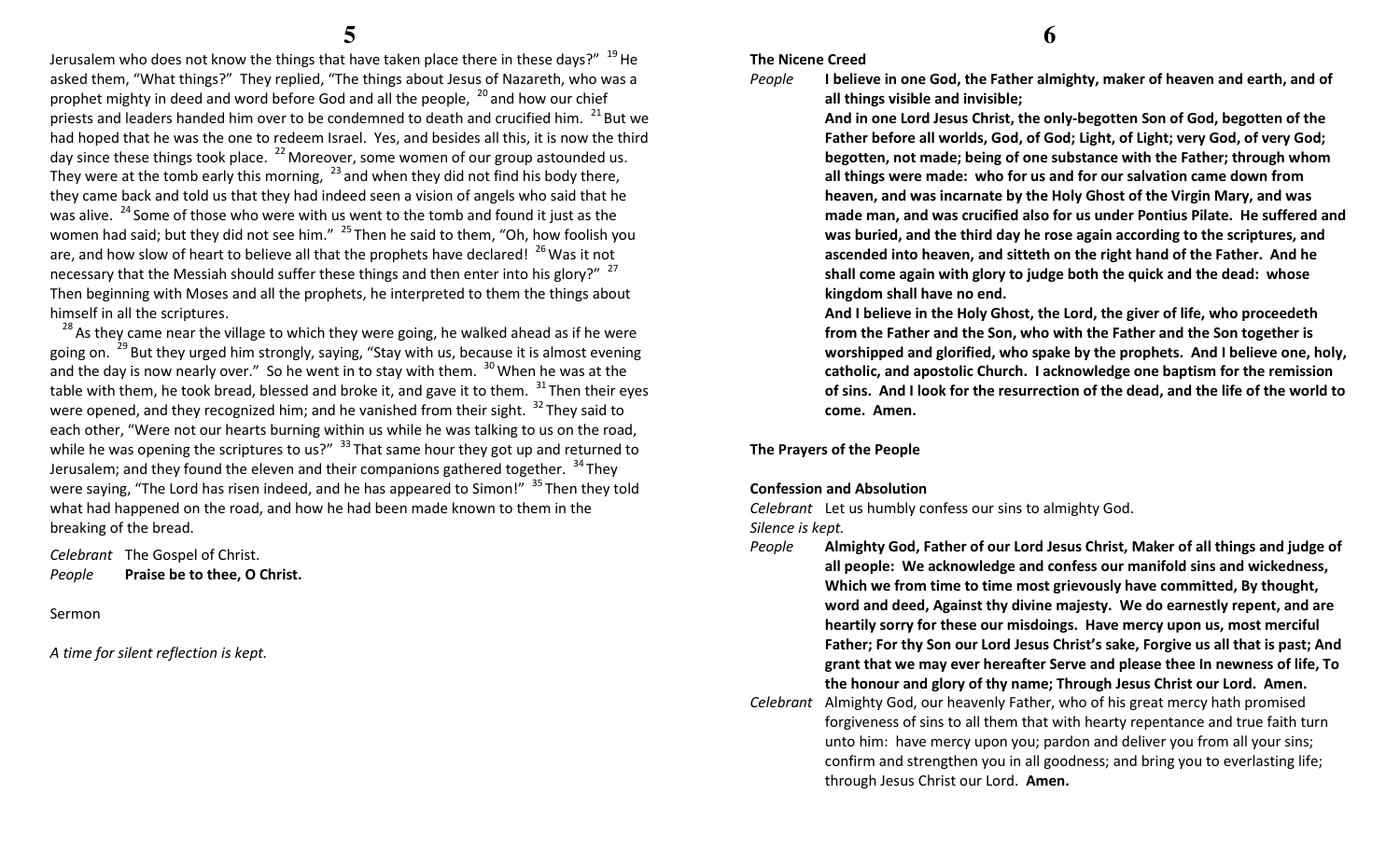# The Peace

Celebrant The peace of the Lord be always with you. PeopleAnd with thy spirit.

# The Celebration of the Eucharist

# The Prayer over the Gifts

Celebrant Let us pray.

People Creator of all, you wash away our sins in water, you give us new birth by the Spirit, and redeem us in the blood of Christ. As we celebrate the resurrection, renew your gift of life within us. We ask this in the name of Jesus Christ the risen Lord. Amen.

#### The Great Thanksgiving

## Eucharistic Prayer A

Proper Preface Easter

- Celebrant The Lord be with you.
- PeopleAnd with thy spirit.
- Celebrant Lift up your hearts.
- PeopleWe lift them up unto the Lord.
- Celebrant Let us give thanks unto our Lord God.
- PeopleIt is meet and right so to do.
- Celebrant It is very meet, right, and our bounden duty, that we should at all times, and in all places, give thanks unto thee, O Lord, holy Father, almighty, everlasting God, creator and preserver of all things.

But chiefly are we bound to praise thee for the glorious resurrection of thy Son Jesus Christ our Lord; for he is the very Paschal Lamb, which was offered for us, and hath taken away the sin of the world; who by his death hath destroyed death, and by his rising to life again hath restored to us everlasting life. Therefore with angels and archangels, and with all the company of heaven, we laud and magnify thy glorious name; evermore praising thee and saying:

 $e$  Holy, holy, holy, Lord God of Hosts, heaven and earth are full of thy glory. PeopleGlory be to thee, O Lord most high.

Blessed is he that cometh in the name of the Lord: Hosanna in the highest.

Celebrant Blessing and glory and thanksgiving be unto thee, almighty God, our heavenly Father, who of thy tender mercy didst give thine only Son Jesus Christ to take our nature upon him, and to suffer death upon the cross for our redemption; who made there, by his one oblation of himself once offered, a full, perfect, and sufficient sacrifice, oblation, and satisfaction, for the sins of the whole world; and did institute, and in his holy Gospel command us to continue, a perpetual memorial of that his precious death, until his coming again.

> Hear us, O merciful Father, we most humbly beseech thee; and grant that we receiving these thy creatures of bread and wine, according to thy Son our Saviour Jesus Christ's holy institution, in remembrance of his death and passion, may be partakers of his most blessed body and blood;

who, in the same night that he was betrayed, took bread; and, when he had given thanks, he brake it; and gave it to his disciples, saying, "Take, eat; this is my body which is given for you: Do this in remembrance of me."

Likewise after supper he took the cup; and when he had given thanks, he gave it to them, saying, "Drink ye all, of this; for this is my blood of the new covenant, which is shed for you and for many for the remission of sins: Do this, as oft as ye shall drink it, in remembrance of me."

Wherefore, O Father, Lord of heaven and earth, we thy humble servants, with all thy holy Church, remembering the precious death of thy beloved Son, his mighty resurrection, and glorious ascension, and looking for his coming again in glory, do make before thee, in this sacrament of the holy bread of eternal life and the cup of everlasting salvation, the memorial which he hath commanded:

#### People We praise thee, we bless thee, we thank thee, and we pray to thee, Lord our God.

Celebrant And we entirely desire thy fatherly goodness mercifully to accept this our sacrifice of praise and thanksgiving, most humbly beseeching thee to grant, that by the merits and death of thy Son Jesus Christ, and through faith in his blood, we and all thy whole Church may obtain remission of our sins, and all other benefits of his passion; And we pray that by the power of thy Holy Spirit, all we who are partakers of this holy communion may be fulfilled with thy grace and heavenly benediction; through Jesus Christ our Lord, by whom and with whom, in the unity of the Holy Spirit, all honour and glory be unto thee, O Father Almighty, world without end. Amen.